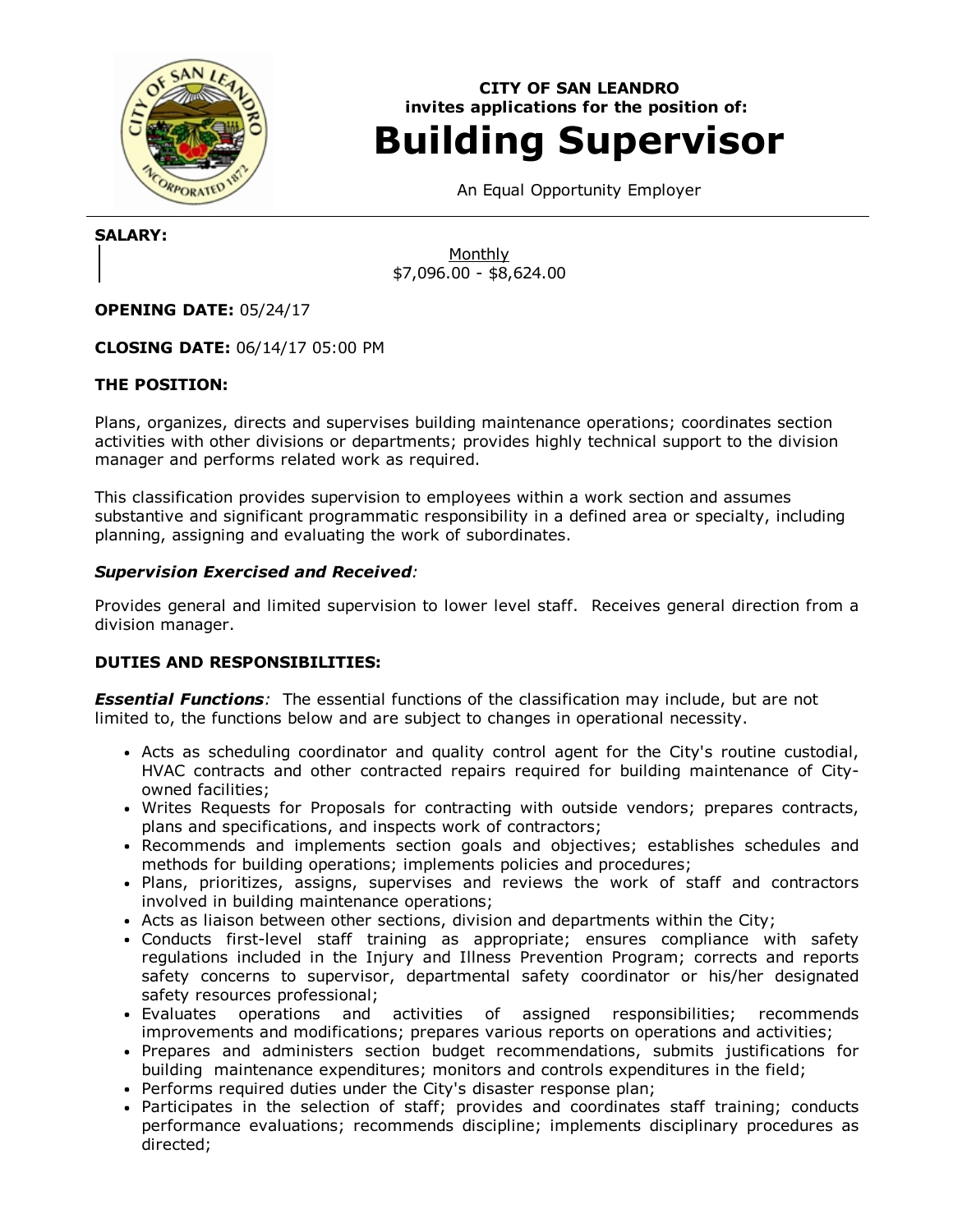- Answers questions and provides information to the public; investigates complaints and recommends corrective action as necessary to resolve complaints;
- Performs a full range of facility maintenance duties including operating equipment, power tools and performing manual labor;
- Determines standards, writes specifications, and manages facility's repair projects; reviews work and determines if service is to be in-house or contracted out;
- Provides recommendations on project control; holds job specification meetings with vendors to clarify project details for cost estimates; provides cost information for all regular maintenance projects and planned maintenance projects for budgeting purposes;
- Administers and monitors safety program of facilities maintenance section;
- Meets with outside vendors to discuss pricing, service and quality of products or services offered; and
- Conducts studies and prepares monthly and annual reports.

### Nonessential Functions:

• Performs other related duties as assigned.

#### QUALIFICATIONS: Minimum Qualifications Knowledge of:

The principles and practices of skilled maintenance trades related to building maintenance operations, electrical and HVAC portions in particular;

Plan and delegate assignments; monitor performance of staff;

Equipment, tools and materials used in skilled trades' craft and maintenance functions;

Principles of supervision, training and performance evaluations;

Principles of budget monitoring;

Current office procedures, methods and computer equipment;

Principles and practices of research, analysis and management;

Principles and practices of work safety;

Building, plumbing and electrical codes;

Pertinent local, state and federal laws, ordinances and rules; and

HVAC systems.

## Ability to:

Organize, implement and direct crew operations/activities;

Supervise, train and evaluate assigned staff; promote team work;

Quickly assess and diagnose problems in the field;

Maintain reports and records; prepare data and information for specifications and reports;

Effectively resolve customer concerns or complaints;

Read labels and Hazardous Materials Safety Data Sheets for chemicals and other written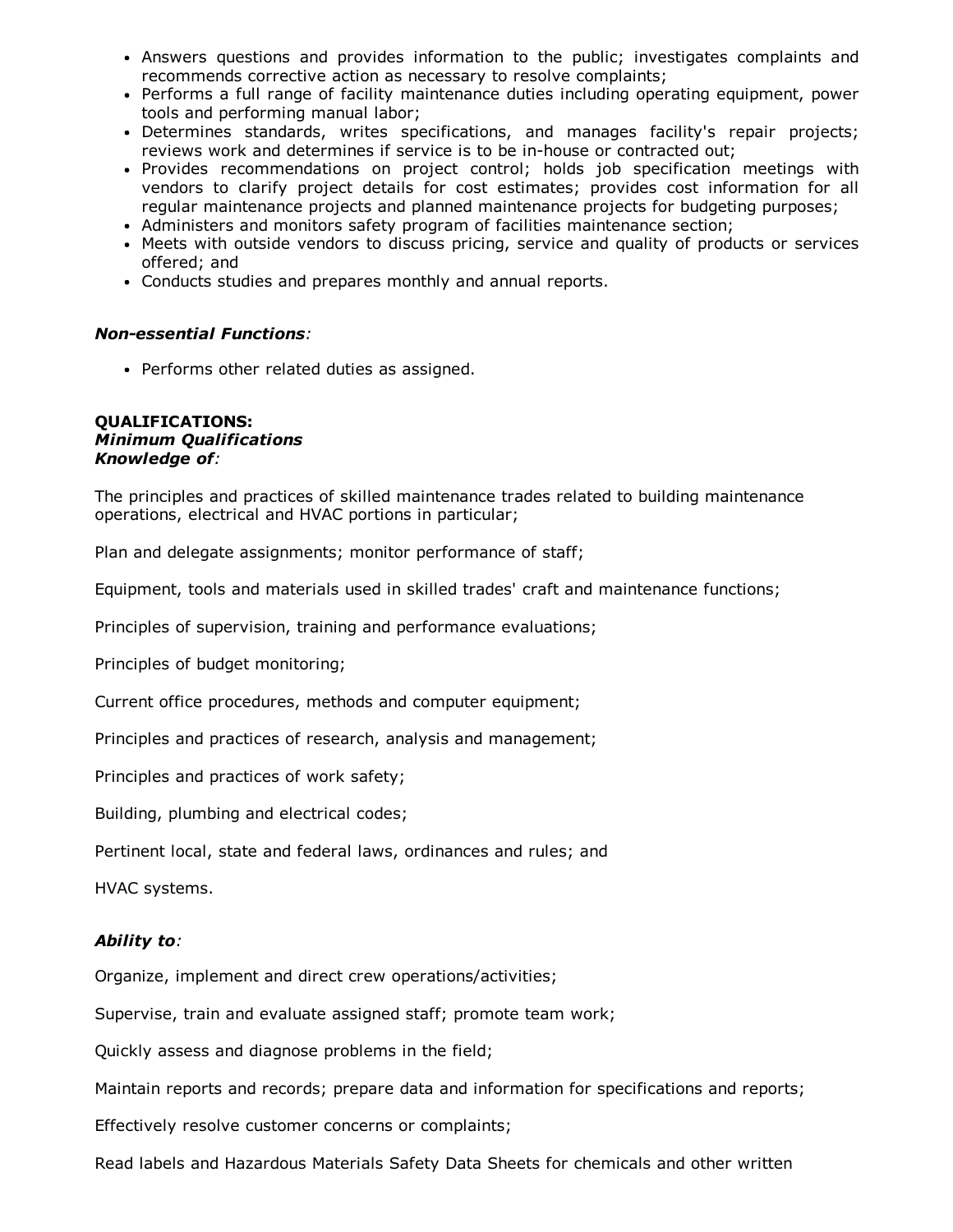materials;

Organize and manage multiple tasks concurrently;

Interpret and explain pertinent City and department policies and procedures;

Assist in the development and monitoring of an assigned budget;

Develop and recommend policies and procedures related to assigned operations;

Provide a motivating environment, constructive feedback and maintain a sense of team unity;

Establish and maintain a positive customer service attitude and effective working relationships with those contacted in the course of work;

Plan and delegate assignments; monitor performance of staff;

Adjust work hours on a regular basis and be available for overtime and night call-out as necessary;

Communicate clearly and concisely, both orally and in writing; and

Build and maintain positive working relationships with co-workers; other City employees, and the public using principles of good customer service.

**Experience and Education Guidelines:** Any combination equivalent to experience and education that would most likely provide the required knowledge and abilities would be qualifying. A typical way to obtain the knowledge and abilities would be:

**Education:** High school diploma or certified equivalent (GED); supplemented by course work in electrical, HVAC, building maintenance or a closely-related field.

**Experience:** Four years of increasingly responsible experience in utility or building maintenance, electrical, or HVAC functions, including one year of lead or supervisory experience.

Licenses/certifications/other requirements: Must be willing to work such hours as are necessary to accomplish the job requirements; travel to attend meetings, seminars and conferences. Classification requires the possession and continued maintenance of a valid class "C" California driver's license for operating a motor vehicle.

# Conditions of Work:

During the course of performing the functions of this position, the employee may encounter the following conditions:

Working indoors, working outdoors, heights, moving machinery, temperature changes, dust, fumes, smoke, gases, chemicals, noise, electrical energy, computer monitor use, solvents, grease, oil, vibration, open flames, flammable gases, working alone or with other individuals.

# ADDITIONAL INFORMATION:

Salary and Benefits: The current monthly salary range for this position is  $$7,096.00$$ -\$8,624.00. Employment may begin at any step of the range, depending upon the qualifications of the person selected. For benefit information, please refer to the Human Resources tab on the City of San Leandro website www.sanleandro.org.

**Application and Selection Process:** Apply online by scrolling to the top of the job posting and clicking on the "Apply" link. Completed applications must be on file with the Human Resources Division by Wednesday, June 14, 2017 at 5:00 p.m.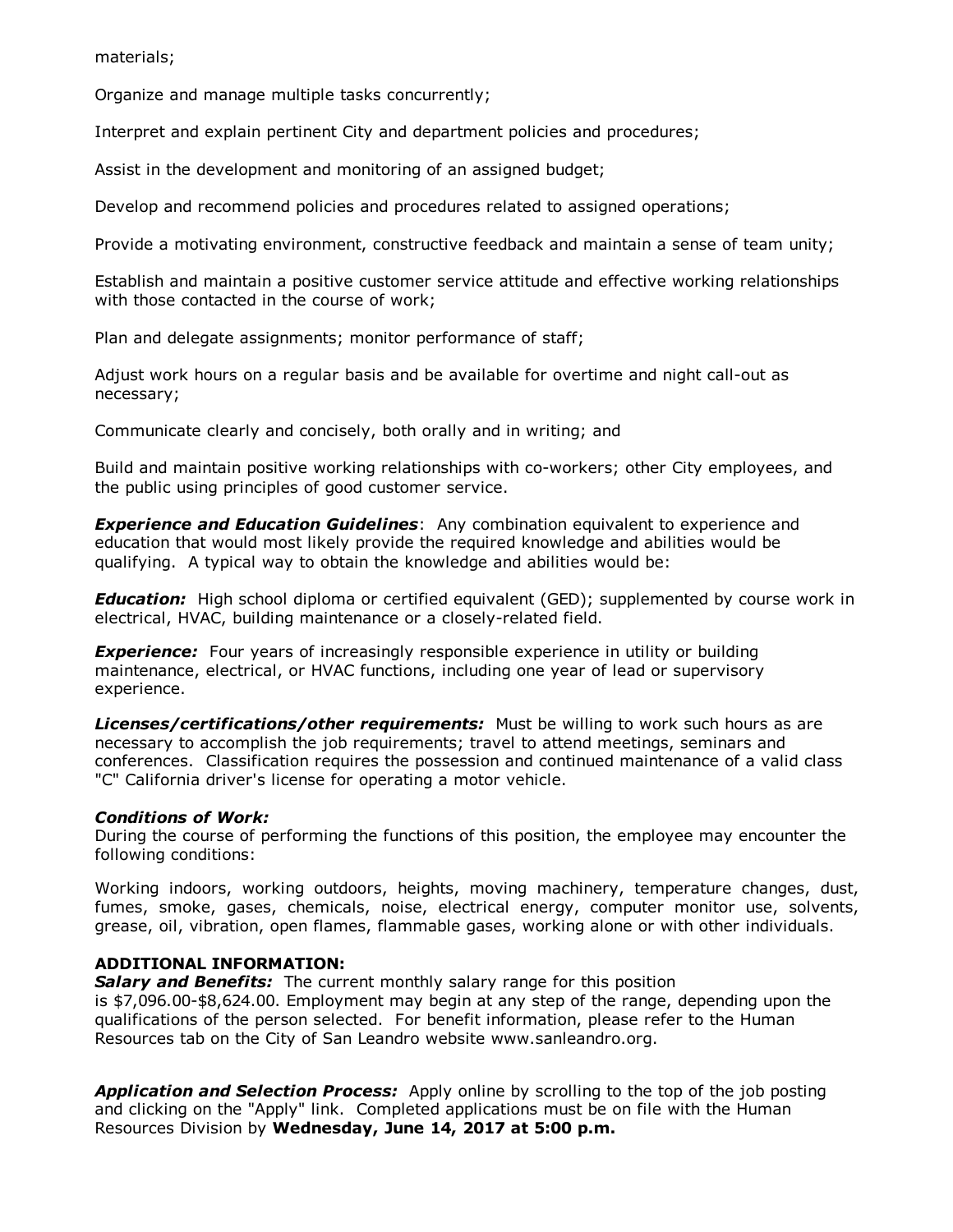**Important:** Applications with "See Resume" as a substitution for the work experience description and/or unclear past employment information will not be considered. The application for employment and supplemental questionnaire must be submitted to be considered for this position.

Based on a review of the applications, a limited number of the best qualified applicants will be invited to participate in the selection process, which may include a qualifying written examination, structured oral board interview, written exercise, or other elements determined by the City to be appropriate. All applicants invited to the examination(s) will be notified of date, time, and place of examination(s).

The selection process will consist of the following schedule:

Thursday, June 22, 2017 - Structured Oral Interview (weighted 100%). Candidates must achieve a passing score of 70% or higher to be placed on the Eligible List. This date is confirmed and it is highly recommended that you plan your calendar accordingly. No make-up dates will be offered.

Departmental Interview dates are to be determined.

The selected candidate will be subjected to a background investigation which may include, but not limited to, a personal and employment history assessment, criminal history check, financial background check, medical, polygraph, psychological testing, and verification of a valid California driver's license.

In accordance with Federal law, the City of San Leandro will hire only those individuals who are legally authorized to work in the United States. As a condition of employment, you will be required to present proof of your identity and employment eligibility.

A one-year probationary period which is an integral part of the selection process is used to observe and evaluate the employee's ability to effectively and responsibly perform the duties of the position. (18 month=dispatchers, 24 month=non-Lateral police officers)

Agency Shop Requirement: This position is represented by the San Leandro City Employees' Association, Local 21 IFPTE, AFL-CIO, and payment of union dues or an equivalent service fee is a condition of employment.

Americans with Disabilities Act: In accordance with the Federal Americans with Disabilities Act, the Human Resources Division will make reasonable efforts in the examination process to accommodate persons with disabilities. Please advise the Human Resources Division prior to 5:00 p.m. of the final filing deadline if accommodations are required. Medical documentation must be provided upon request.

**Disaster Service Worker:** All government employees are disaster service workers as defined by California Government Code Section 3100. In addition to everyday duties, employees have the added responsibility of helping throughout any disaster.

**Mission Statement:** We, the employees of the City of San Leandro are dedicated and committed to serving the citizens of this community. We strive at all times to achieve the highest professional standards, to communicate a vision of the future, and to enhance the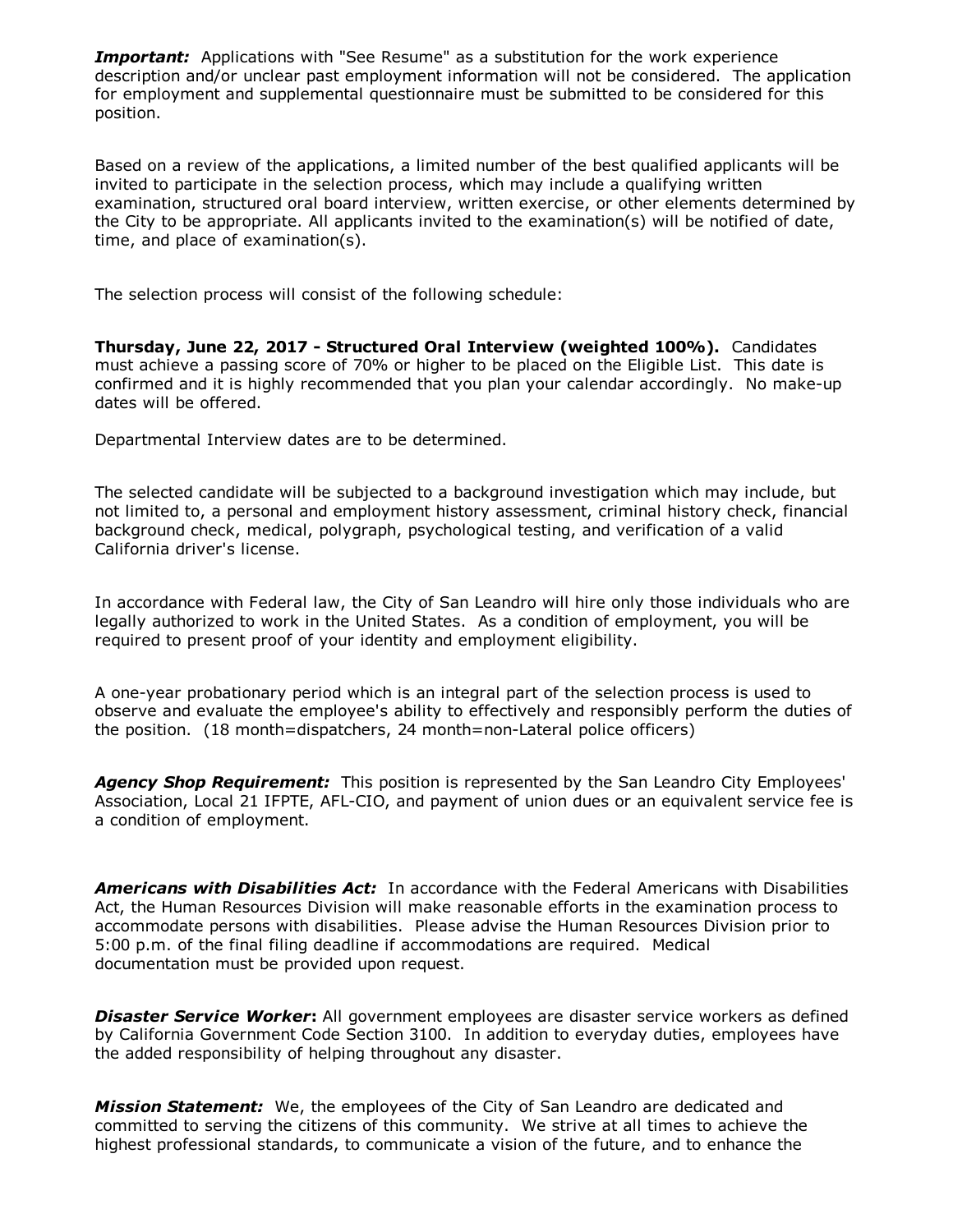quality of life for every citizen.

**Veteran's Preference:** If applying for first-time employment with the City of San Leandro within five years of separation from full-time active service, veteran's preference points will be given to honorably discharged veterans who served a minimum of three consecutive years of full-time, active service in the Armed Forces of the United States. Candidates must receive an overall passing score in order to qualify for the application of veteran's preference, which will result in a three percent increment to that passing score. Applicants wishing to qualify must, prior to the application deadline, attach or provide a DD Form 214 as proof of eligibility for the veteran's preference.

The City of San Leandro is an Equal Opportunity Employer.

Information contained herein is subject to change without notice. To view the job posting, visit http://www.sanleandro.org and click-on the employment tab at the top of the home webpage. On the 'Job Opportunities' page, click-on the job title to view the posting with more details about the essential job duties, minimum qualifications and salary and benefits.

APPLICATIONS MAY BE FILED ONLINE AT: [http://www.sanleandro.org](http://www.sanleandro.org/) OUR OFFICE IS LOCATED AT: 835 East 14th Street San Leandro, CA 94577 510-577-3396 510-577-6089

Job #2017-33 BUILDING SUPERVISOR LB

An Equal Opportunity Employer

# Building Supervisor Supplemental Questionnaire

\* 1. IMPORTANT--YOU MUST ANSWER ALL SUPPLEMENTAL OUESTIONS. FAILURE TO PROVIDE ACCURATE, DETAILED AND COMPLETE INFORMATION MAY RESULT IN DISQUALIFICATION. Do you possess at least a High School Diploma or its legal equivalent, such as GED?

 $\Box$  Yes

 $\Box$  No.

\* 2. Do you currently possess, or have the ability to possess by date of hire, a valid California Class "C" driver's license?

| Ξ           |
|-------------|
| J<br>m<br>n |

\* 3. Do you have four years of experience in plumbing, building maintenance, electrical, and HVAC functions?

 $\Box$  Yes  $\Box$  No

- \* 4. Describe your experience in coordinating day-to-day work flow of employees for both scheduled and non-scheduled repairs using a maintenance work order system.
- \* 5. Describe your experience supervising entry and journey level maintenance workers. Also, include a specific work example of a personnel issue you resolved as a supervisor.
- \* 6. Describe your experience working with outside vendors to procure products and services.